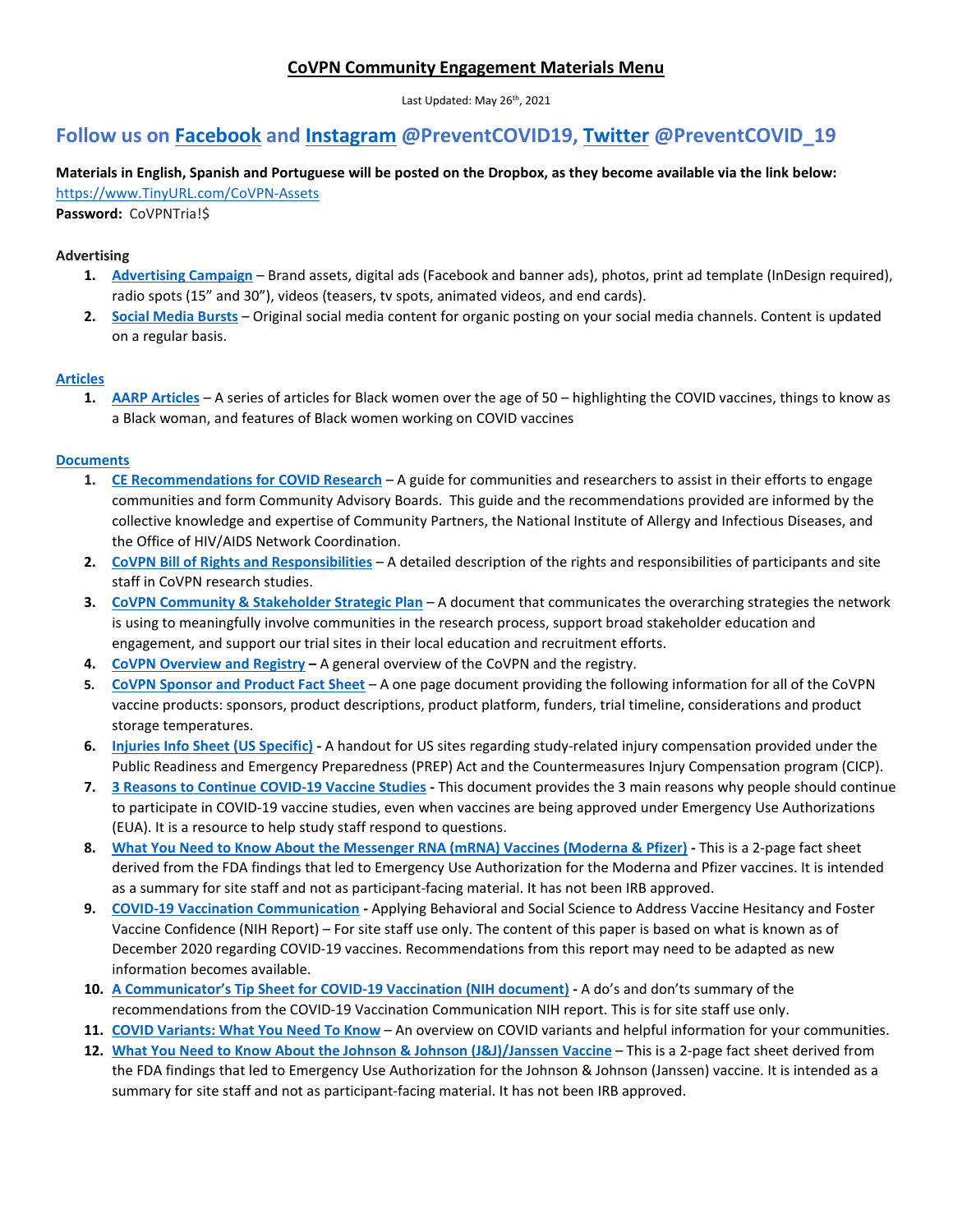#### **[Educational Videos](https://www.dropbox.com/sh/neuguvl2fkl5wd2/AAB6GpT1P3IPvnHm-ILMelZFa?dl=0)**

- **1. [CoVPN Educational Videos](https://www.dropbox.com/sh/neuguvl2fkl5wd2/AAB6GpT1P3IPvnHm-ILMelZFa?dl=0)** 2-3 minute animated videos providing detailed information to address common questions. Videos will be made available in English, Spanish, and Portuguese with and without captions.
	- (**Video 1**) The importance of enrolling diverse participants in COVID-19 studies *(EN/ES/PT)*
	- (**Video 2**) How can vaccine and antibody studies move so quickly and still be safe? *(EN/ES/PT)*
	- (**Video 3**) Using antibodies for prevention of COVID-19 *(EN/ES/PT)*
	- (**Video 4**) Vaccines do not cause COVID-19! *(EN/ES/PT)*
	- (**Video 5**) What happens during vaccine study visits? *(EN/ES/PT)*
	- (**Video 6**) What happens if I get COVID-19 while enrolled in a clinical study? *(EN/ES/PT)*
	- (**Video 7**) Is one vaccine or antibody regimen against COVID-19 enough? *(EN/ES/PT)*
	- (**Video 8**) Addressing 9 COVID-19 myths and facts *(EN/ES/PT)*
- **2. [Why Should I Join the Coronavirus Prevention Network Clinical Trial?](https://youtu.be/L5yOHCpSx5U)** Dr. Griffin P. Rodgers, director of the National Institute of Diabetes and Digestive and Kidney Diseases (NIDDK), part of the National Institutes of Health, explains the importance of participating in clinical trials and encourages the public to consider joining CoVPN trials, especially those who are underrepresented in clinical trials.
- **3. [Participant Testimonial Video from Univ. of North Carolina Site](https://m.youtube.com/watch?feature=youtu.be&v=ky5pUKm-mIk)** UNC School of Medicine's Infectious Diseases Division is asking people to join COVID-19 vaccine clinical trials. There is evidence that racial and ethnic minority groups are being disproportionately affected by COVID-19. Dr. Craig Cameron, Chair of the Microbiology and Immunology Department, has decided to participate in an effort to get us closer to a vaccine.
- **4. [COVID-19 Vaccine Family Interview](https://youtu.be/nDfHjylH6TQ)** In a virtual family interview, NIMHD Deputy Director Dr. Monica Webb Hooper shares a family conversation with her parents-in-law who volunteered for a COVID-19 vaccine trial. Their personal perspectives shed light on why some African Americans see hope in the vaccine and take pride in being a part of the way forward.
- **5. [COVID-19 Vaccines Get the Facts Session 1](https://www.youtube.com/watch?v=p5xlMSsPMIg&t=730s)** A panel of vaccine experts discuss how communities have been centered during the vaccine process, specific efforts to engage BIPOC and older adult communities, and the importance of vaccination to address disparities in hospitalization and death.
- **6. [COVID-19 Vaccines Get the Facts Session 2](https://www.youtube.com/watch?v=Zd6Rh2j9vAM&t=14s)** In our second session, our panel of vaccine experts discuss how communities have been centered during the vaccine process, specific efforts to engage BIPOC and older adult communities, and the importance of vaccination to address disparities in hospitalization and death.

#### **Events**

**1. [CoVPN Calendar of Events](https://www.dropbox.com/sh/w4h88fkdiub5c30/AADqLFyAu8InL5gUXWe3Hdj3a?dl=0)** – An up to date calendar of speaking engagements and events organized by the CoVPN.

#### **[Infographics](https://www.dropbox.com/sh/ar7sahhoy64cpmf/AAAs_Z_1Gcm_VQnwyj-d8-vga?dl=0)**

- **1. [\[CEAL\] The Journey of a Vaccine Infographic](https://www.dropbox.com/sh/g3i85tmswdym1z3/AABuTM37q_V7CMWb4hUpRGdJa?dl=0)** A brief detailed overview of how vaccines are developed, approved and manufacturers.
- **2. [\[CEAL\] Is a COVID-19 Vaccine Trial Right for Me?](https://www.dropbox.com/sh/etov3o09t5u1ic4/AAATc95Kx4SACVzP5XHlI4oba?dl=0)** A detailed overview of COVID vaccine clinical trials and factors to consider when making decisions to participate.
- **3. [\[CEAL\] What's in a Pfizer COVID-19 Vaccine?](https://www.dropbox.com/sh/uiennxx2e4e1rqe/AAAN_geDsOzPLu-2FnY7nke6a?dl=0)** This infographic explains the three ingredients in Pfizer's mRNA COVID-19 vaccine.
- **4. [\[CEAL\] What's in a Moderna COVID-19 Vaccine?](https://www.dropbox.com/sh/efkujo8mzutisd5/AACs1XRe_dRUKS4geJk5KZLsa?dl=0)** This infographic explains the three ingredients in Moderna's mRNA COVID-19 vaccine.
- **5. [\[CEAL\] What's in a Johnson & Johnson COVID-19 Vaccine?](https://www.dropbox.com/sh/k3w0j8ti785qwn3/AAAJaPOAHftxzXP0YqApcN_ka?dl=0)** This infographic explains the main ingredients in Johnson & Johnson's COVID-19 vaccine.
- **6. [\[CoVPN\] What Happens During A Study Safety Pause](https://www.dropbox.com/sh/09qtg0afxui7wop/AABXjn6P0vx8LsFTI7ngceEaa?dl=0)** a brief detailed overview of how safety is ensured in clinical trial research. The focus is on when and why safety pauses are implemented and how they ensure everyone's safety.
- **7. [\[CoVPN\] COVID-19 Vaccines: What Do They Do?](https://www.dropbox.com/sh/xtfbkaiok868u1b/AAClfJZZgp32Lb2bVaDtSKgva?dl=0)** This infographic provides detailed information about the recent COVID-19 vaccines that have received Emergency Use Authorization, including: 1) What we know about their effectiveness, 2) What we're still trying to learn about the vaccines, and 3) What the vaccines can do for you as well as what we all need to continue doing in order to protect ourselves and others from coronavirus infection.
- **8. [\[CoVPN\] 3 Reasons to Continue COVID-19 Vaccine Studies](https://www.dropbox.com/sh/pepi7h88lwjvvq0/AADxgvtQks9AJWhDB9-LCp9Fa?dl=0) -** This infographic provides the 3 main reasons why people should continue to participate in COVID-19 vaccine studies, even when vaccines are being approved under Emergency Use Authorizations (EUA).
- **9. [\[CoVPN\] mRNA –](https://www.dropbox.com/sh/aumd0bqnho1s4kr/AACSR2FoURV9OA6Ns-jmnfBva?dl=0) Are they safe -** This infographic provides information on mRNA vaccines safety and adverse events (side effects).